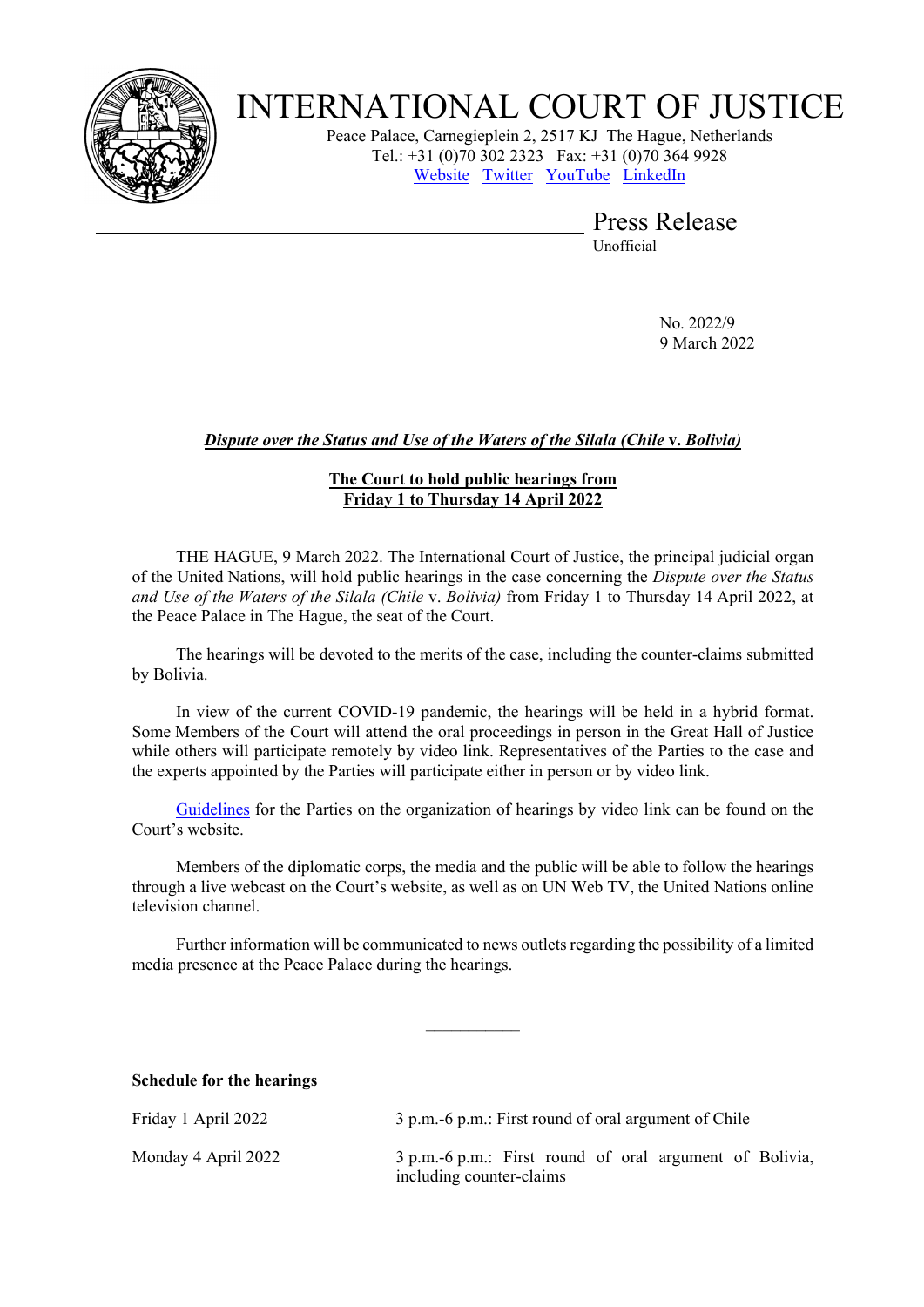| Tuesday 5 April 2022    | 3 p.m.-5 p.m.: First round of oral argument of Bolivia,<br>including counter-claims  |
|-------------------------|--------------------------------------------------------------------------------------|
| Wednesday 6 April 2022  | 4 p.m. -6 p.m.: Observations of Chile on the counter-claims of<br><b>Bolivia</b>     |
| Thursday 7 April 2022   | 3 p.m.-6 p.m.: Questioning of experts (called by Chile)                              |
| Friday 8 April 2022     | 3 p.m.-6 p.m.: Questioning of experts (called by Bolivia)                            |
| Monday 11 April 2022    | 3 p.m.-5 p.m.: Second round of oral argument of Chile                                |
| Wednesday 13 April 2022 | 3 p.m.-6 p.m.: Second round of oral argument of Bolivia,<br>including counter-claims |
| Thursday 14 April 2022  | 3 p.m.-4 p.m.: Reply of Chile on the counter-claims of Bolivia                       |
|                         |                                                                                      |

### **History of the proceedings**

The history of the proceedings can be found in [press releases](https://www.icj-cij.org/en/case/162/press-releases) Nos. 2016/16, 2016/22, 2018/23, 2018/56 and 2019/27, available on the Court's website [\(www.icj-cij.org\)](https://www.icj-cij.org/en).

 $\frac{1}{2}$ 

 $\frac{1}{2}$ 

#### **Multimedia**

The hearings will be streamed [live](https://www.icj-cij.org/en/multimedia-index) and on demand (VOD) in the two official languages of the Court, English and French, with additional Spanish interpretation, on both the Court's website and on UN [Web](https://media.un.org/en/webtv/) TV.

Still photographs of the hearings will be published on the Court's website and Twitter feed  $(QCLJICJ)$  on the first two days of the hearings. Selected high-resolution video footage (b-roll) of the hearings will be available for TV use on the Court's website on the same days.

All photographs and videos made available to the media by the ICJ are free of charge and free of copyright for editorial, non-commercial use.

 $\frac{1}{2}$ 

*Note*: The Court's press releases are prepared by its Registry for information purposes only and do not constitute official documents.

 $\frac{1}{2}$ 

The International Court of Justice (ICJ) is the principal judicial organ of the United Nations. It was established by the United Nations Charter in June 1945 and began its activities in April 1946. The Court is composed of 15 judges elected for a nine-year term by the General Assembly and the Security Council of the United Nations. The seat of the Court is at the Peace Palace in The Hague (Netherlands). The Court has a twofold role: first, to settle, in accordance with international law,